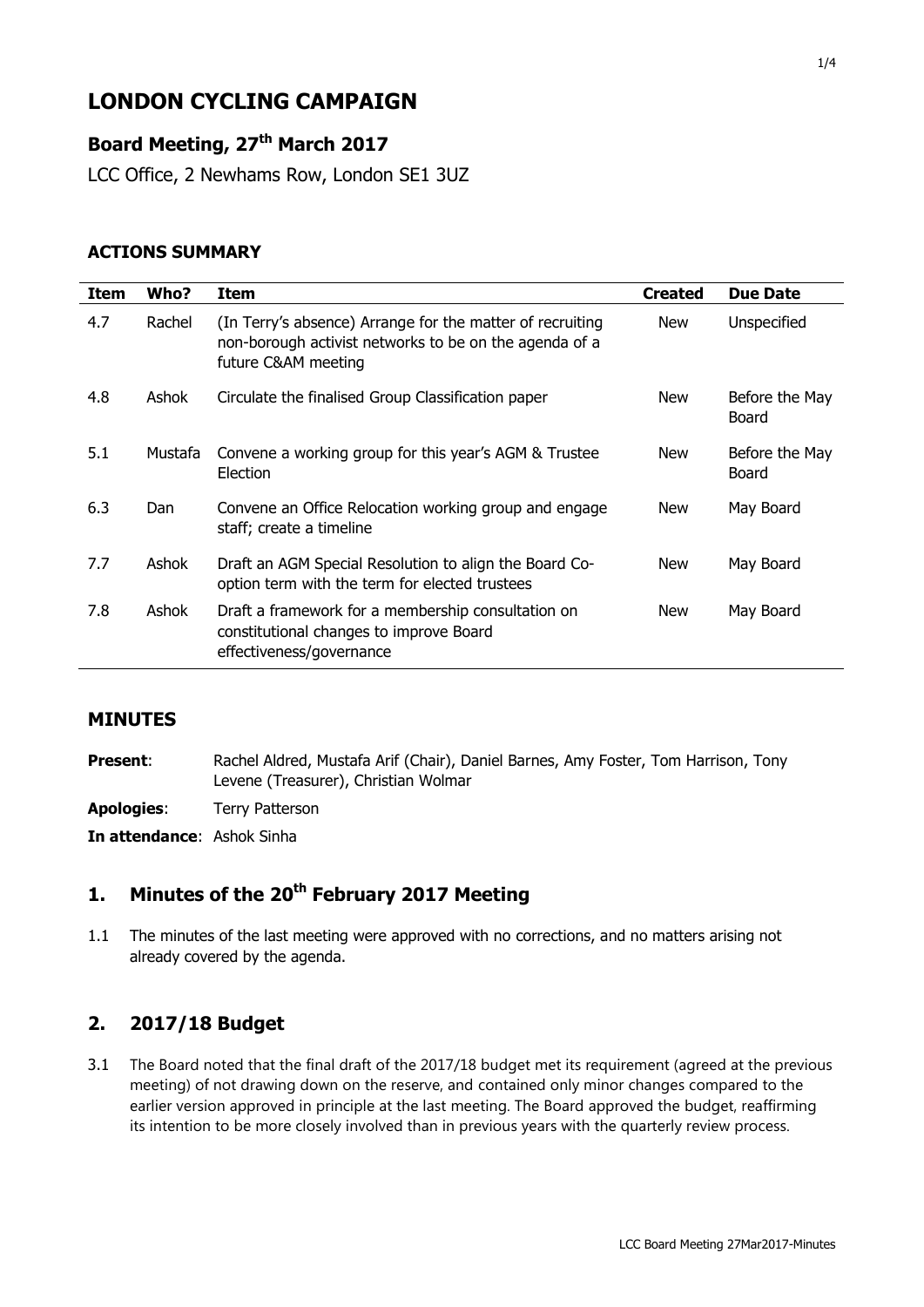### **3. Actions Tracking**

- 3.1 Following the decision previously taken to improve the tracking of Board actions (and ultimately those of all committees), Mustafa invited Dan to give a demonstration of the Trello online platform.
- 3.2 After discussion its capabilities and potential uses the Board agreed to use Trello on a trial basis.

### **4. Classification of LCC Groups**

- 4.1 Ashok reminded the Board that two years ago we had kick-started a process to put LCC groups on a firmer constitutional footing as integral parts of the parent charity (and thus having both the rights and responsibilities that come with that status).
- 4.2 In particular he noted that from now on, to be recognised as part of the charity, groups or networks would have to lodge a satisfactory constitution with the centre (a new Group Model Constitution was created for guidance at the time); and that they must also be operating according to it.
- 4.3 He added that, however, it had subsequently become apparent that some groups were unable meet the requirements above; yet it did not at the same time make sense for them to be de-recognised. As a result a paper (for Board ratification) was drafted last summer for consultation with the Local Groups Forum on handling the situation. Unfortunately the whole matter had fallen into abeyance over the past autumn and winter due to staff moving on and a freeze on replacing them, and that this paper was now being tabled at the current meeting to help re-start the group registration process.
- 4.4 In summary, the paper classifies groups or networks of LCC members as being (a) recognised as properly constituted; (b) "interim" (i.e. with a suitable constitution but insufficient officers); or (c) "affiliated" (having no constitution or officers). He summarised the rights and responsibilities that would be accorded to each.
- 4.5 Since the paper had been drafted it had become apparent to staff that a fourth category was necessary i.e. groups "in formation": such groups would be entities created (or resuscitated) and run directly by staff because of their strategic importance at any given moment. Such groups would be distinct from "affiliated" groups (above) in that they would be able to use the LCC brand and represent LCC officially in external relations.
- 4.6 In concluding he drew attention to the fact that he intended to change the term "affiliated" LCC groups and networks as used in the paper (and referred to in 4.4 above) to distinguish them from the new formalism being developed by staff to permit the affiliation of non-LCC groups/networks to the charity (e.g. cycling clubs, community groups, pollution activist networks and so on).
- 4.7 Following questions from trustees Ashok confirmed that the Model Constitution for groups/networks specifies that LCC Borough Groups take primacy in borough relations; and that it very much remains the intention of staff to recruit other types of representation e.g. an LCC Health Workers' Network.

**Action**: Rachel (in Terry's absence) to ask for this matter to be on the agenda at a C&AM meeting.

4.8 The Board gave broad endorsement to the paper and looked forward to seeing the final version (amended as per items 4.5 and 4.6 above).

**Action**: Ashok to circulate the amended paper when ready.

#### **5. Preparing for the AGM and Trustee Election**

5.1 The Board agreed to establish a Working Group to carry out the tasks described in the paper tabled on the AGM and Trustee election. Mustafa agreed to chair it with Amy and Christian (and staff) as its other members.

**Action**: Mustafa to convene the working group.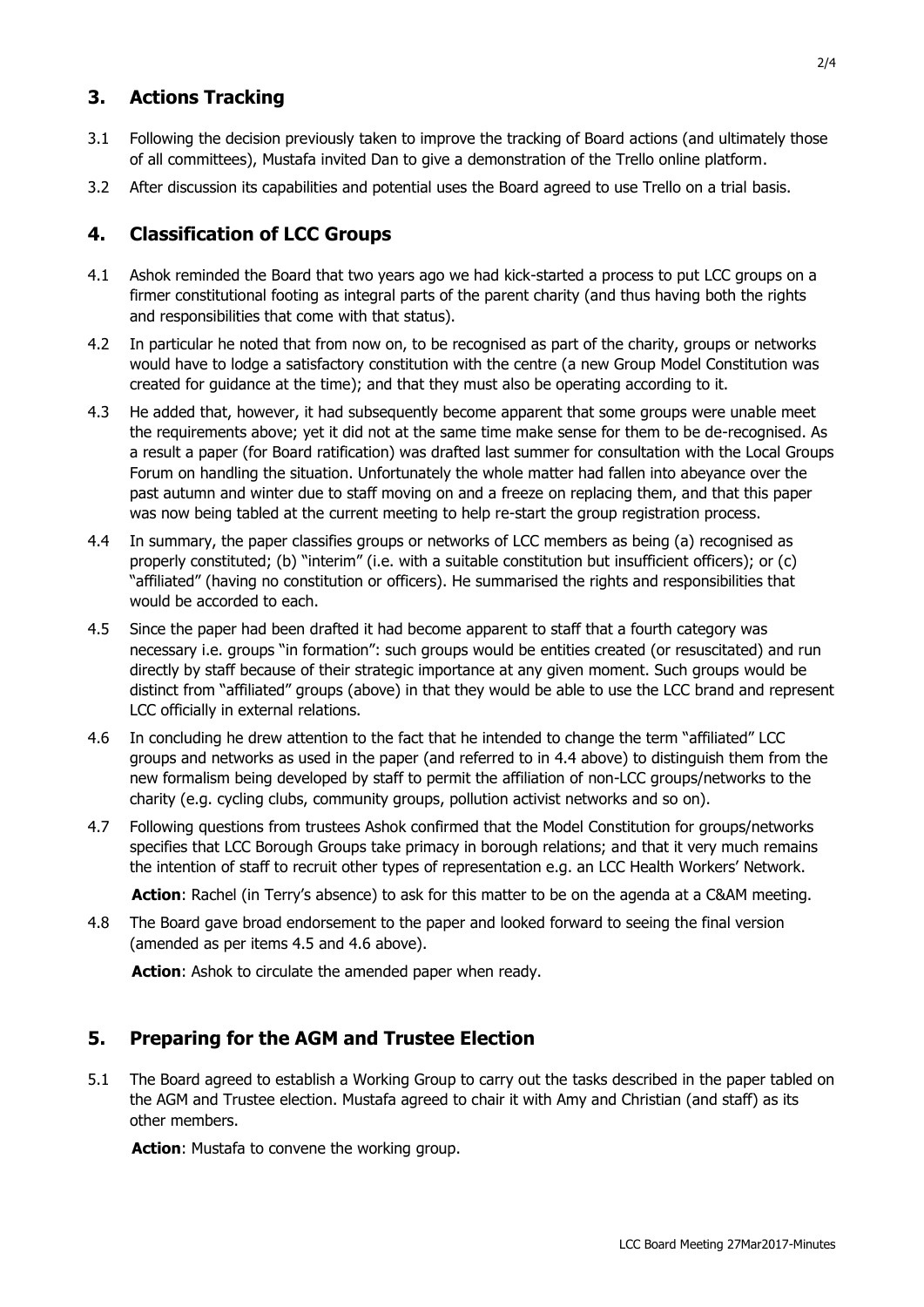### **6. Office Relocation**

- 6.1 Dan presented his paper on how we should use the impending necessity to move office as a chance to re-look at the kind of presence LCC could and should have – e.g. creating a space that serves not only as a place of work for staff but (say) a workshop, resource centre, shop and/or community organising space. (His paper also suggested that we should be open to exploring all different types of setup, e.g. a serviced office.) Ashok gave his support to this as a longer term goal (the need to move to affordable new premises in November notwithstanding0, saying that staff had been pursuing an option to create something along these lines couple of years ago but that it had fallen through.
- 6.2 Everyone agreed that the above was worth looking at even if it required LCC to move into like-forlike premises in the interim - and that the various possibilities should be properly costed out. Ashok noted that he had been tangentially involved in the setting up of a capital appeal to create such a multi-purpose centre for a different NGO on whose Board he had served, and that a project of a similar nature could be undertaken by LCC albeit one that requires several years to bring to fruition. The Board was warm to the idea of doing something similar for LCC.
- 6.3 It was agreed that an Office Relocation working group should be established to oversee the office move, looking at both near/mid-term needs and any longer term vision: Dan and Tony volunteered to serve on it.

**Action**: Dan to convene the working group which should table a proposed timeline for decisionmaking at the May Board, including a consultation meeting with staff.

### **7. Board Structure**

- 7.1 Tony introduced his paper, summarising the arguments (based on improving the effectiveness of the Board) that have led him to recommendations. Specifically he recommended that we seek to change LCC's Articles to: (a) allow Board co-optees to serve for the full length of the Board term (and not just until the next AGM as present); (b) to extend the Board term to three years; and (c) create a Nominations Committee for Board elections.
- 7.2 The Board debated how best to consult with members on these proposals, with Tony favouring an undirected call for comments and others preferring a structured approach based on specific questions.
- 7.3 The Board also debated the level of urgency for making these changes vis-a-viz wider possible constitutional changes that may also be legitimately proposed to improve Board effectiveness (but which would not be ready for consultation this side of the 2017 AGM).
- 7.4 Discussion was also had as to whether to use the upcoming AGM as a platform for a wider review and consultation with members on improving Board effectiveness/governance, culminating in changes to the Articles being made at the 2018 AGM; and, if so, whether or it not made sense to nonetheless press ahead this year with making the changes in item 7.1.
- 7.5 Tony and Christian argued in favour of making these change now whatever else we may subsequently do – both stated their worries that delay would risk the issue losing momentum - whereas others felt that constitutional changes to improve Board effectiveness/governance should come as a package (rather than through incremental/yearly change).
- 7.6 The Board then looked at each issue in turn; firstly it came to a consensus that we should not table a change to our rules to set up a Nominations Committee.
- 7.7 It then agreed that changing the Articles to allow Board co-optees to serve a full Board term was sensible and likely to be seen by members as uncontentious.

**Action**: Ashok to draft a Special Resolution as above for consideration at the next Board meeting.

7.8 The Board also agreed that a wider review and consultation on Board effectiveness and governance should be initiated at the upcoming AGM for conclusion and final decision-making at the 2018 AGM.

**Action**: Ashok to draft a framework for this for consideration at the next Board meeting.